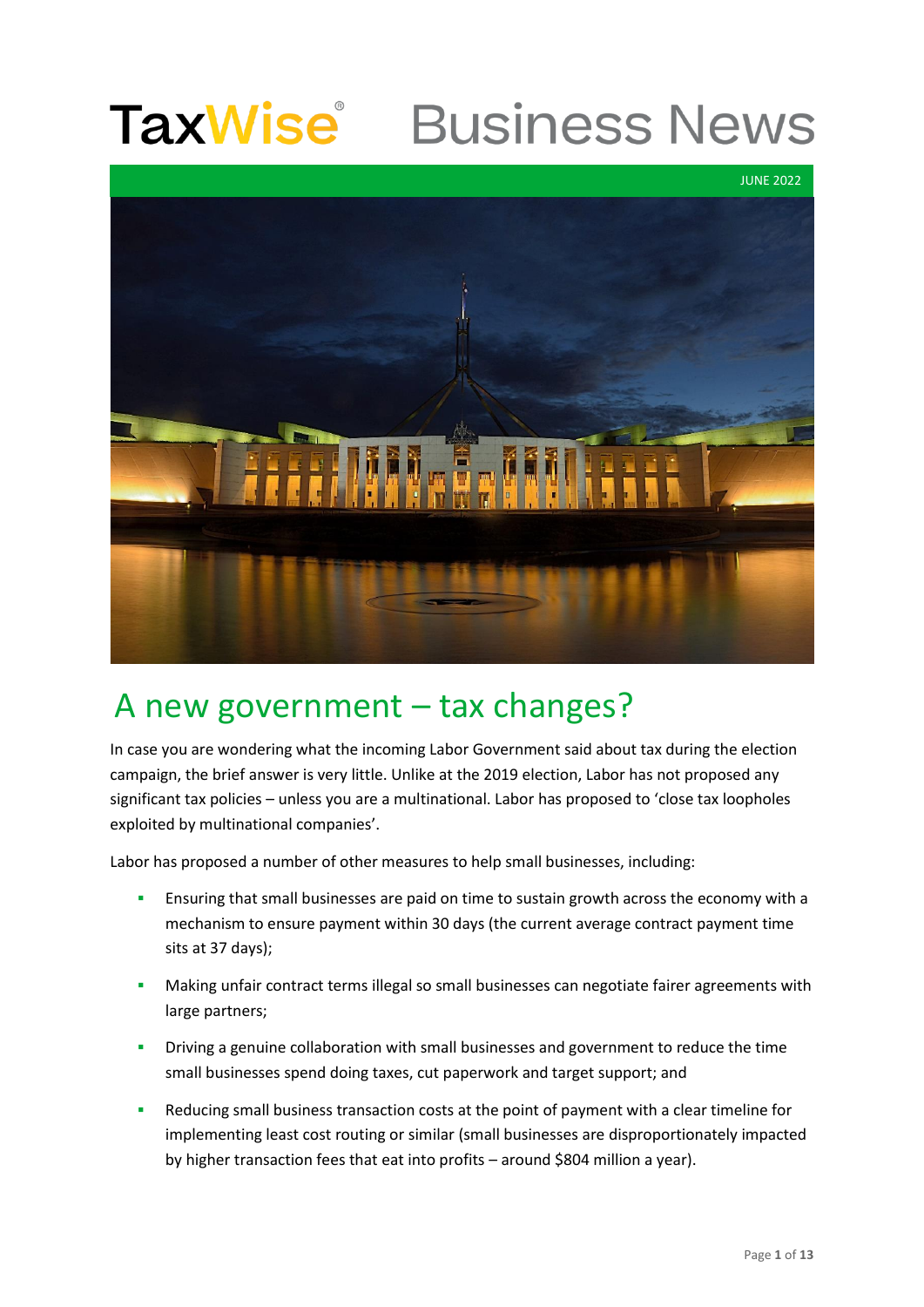

## Parliament - what happened when the election was called?

When the Federal election was called, a number of tax measures contained in bills that were before the House of Representatives lapsed. From a business perspective, these measures included:

- the proposal to allow small businesses to apply to the Administrative Appeals Tribunal for an order staying ATO decisions being reviewed by the AAT – eg an objection to a tax assessment;
- the proposal to allow taxpayers to self-assess the effective life of certain intangible depreciating assets;
- the proposed patent box regime that will tax certain income arising from exploiting a medical or biotechnology patent at 17%;
- the proposal for foreign resident workers participating in the Australian Agriculture Worker Program to be classified as employees from 1 July 2022 – a consequence would be that fringe benefits provided to such workers from that date may be subject to FBT.

Any bills that were before the Senate when the election was called lapse on 1 July 2022.

Whether the Labor Government reintroduces all the lapsed measures remains to be seen, but they have not previously expressed any opposition to them.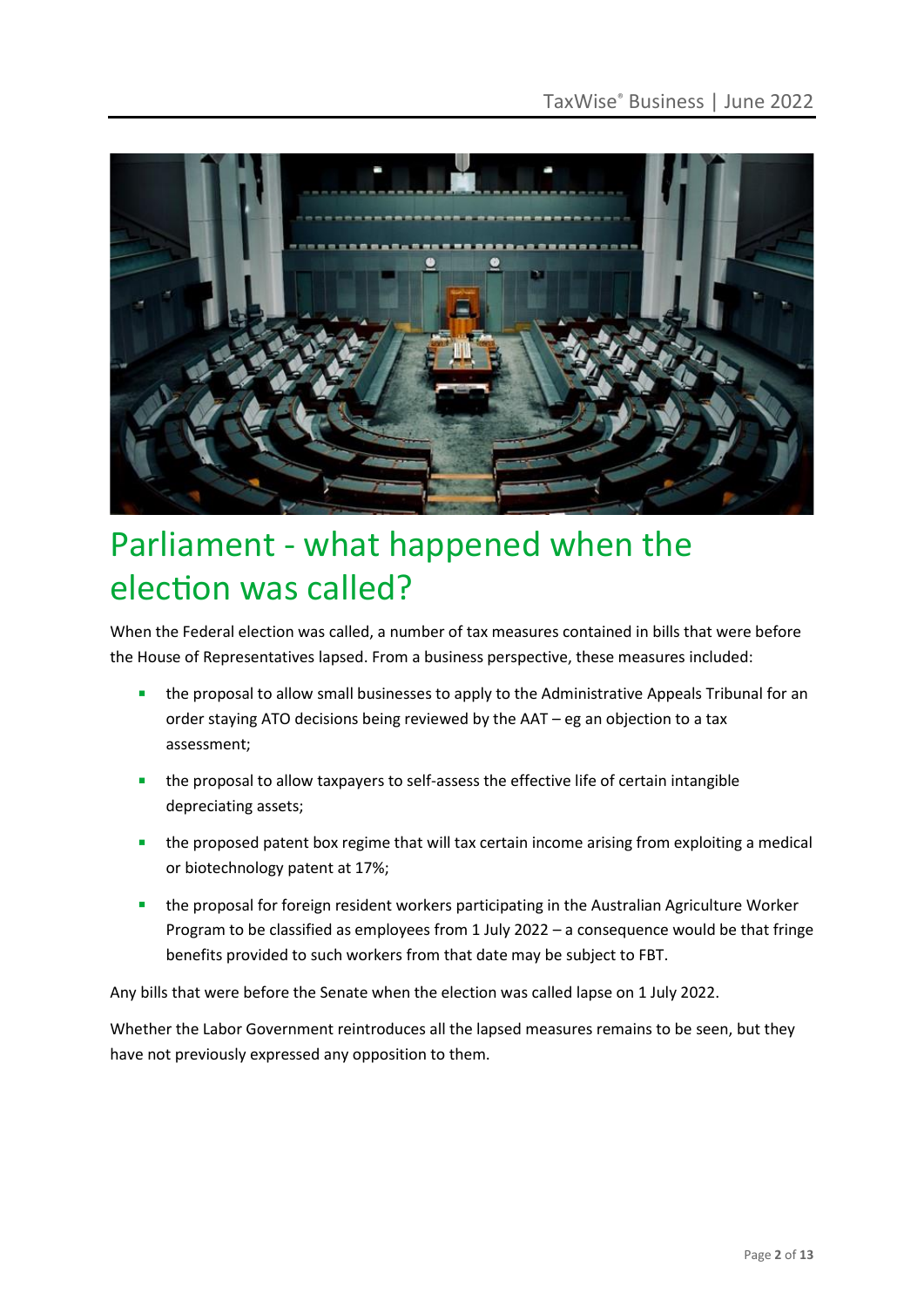

# Yearend tax tips

The end of the current income year (2021–22) is approaching. There are a few things you can do before 30 June to reduce your tax bill.

### **Key threshold amounts for tax offsets**

If you are an individual taxpayer, including a sole trader or a partner in a partnership, or your business is carried on through a trust and you are a beneficiary or through a company and you are a shareholder, you may be entitled to the Low Income tax offset (**LITO**) or the Low and Middle Income tax offset (**LMITO**), depending on your taxable income. The key income thresholds are set out below.

- \$37,001 LMITO (\$675) increases by 0.5 cents for every dollar above \$37,000
- \$37,501 LITO (maximum \$700) phases out by 0.5 cents for every dollar above \$37,500
- $\blacktriangleright$  \$45,001 19% tax rate increases to 32.5%
- $\blacktriangleright$  \$48,001 maximum LMITO (\$1,500) payable
- \$66,668 LITO ceases to be payable
- \$90,001 maximum LMITO (\$1,500) phases out by 0.3 cents for every dollar above \$90,000
- $\blacktriangleright$  \$120,001 32.5% tax rate increases to 37%
- \$126,000 LMITO ceases to be payable
- $\blacktriangleright$  \$180,001 37% tax rate increases to 45%.

\$90,001 (singles) and \$180,001 (families) are relevant thresholds for qualifying for the private health insurance tax offset (or insurance premium reduction) or liability for the Medicare levy surcharge – but add \$1,500 for each dependent child after the first one.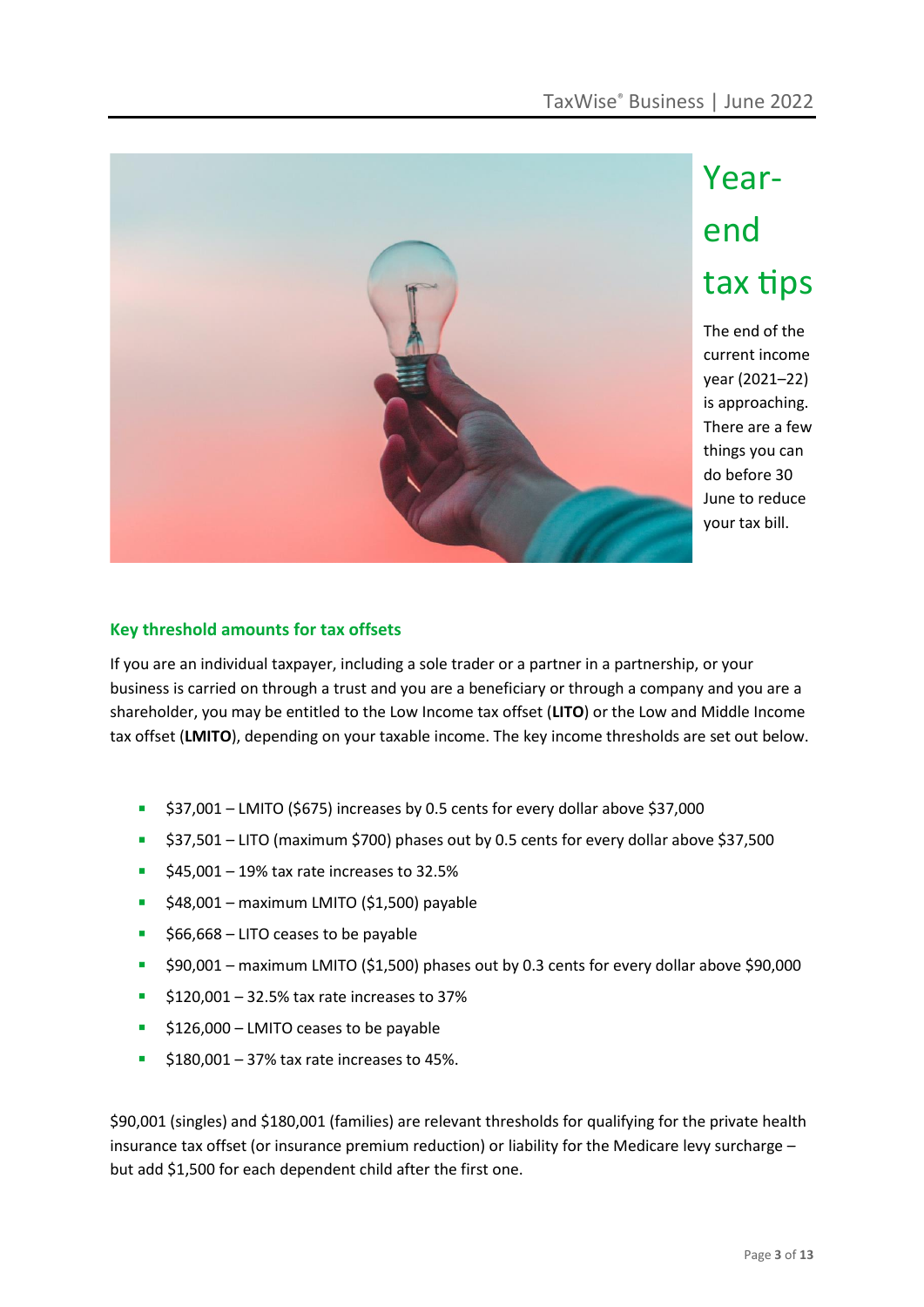LMITO is due to end this income year and will therefore not be available from the 2022–23 income year. You do not need to do anything to claim the LITO or the LMITO. The ATO will automatically apply the relevant offset if you are eligible on assessment when you lodge your 2022 income tax return.

### **Defer assessable income**

If your taxable income for the income year is approaching any of the above key thresholds, you may want to consider deferring assessable income so your taxable income for the year remains below the relevant threshold.

For example, if you account for your income on a cash basis, you could delay issuing an invoice so you won't be paid until after 30 June – that way, the income is taxed next income year. However, that may not work if you account for your income on an accruals basis. Of course, cash flow issues might mean you would prefer to be paid more promptly.

If you are in the process of selling property and the profit will be taxable as a capital gain, you could defer the sale until the next income year – but remember that the liability to pay CGT arises when you exchange contracts and not on settlement.

### **Increase deductions**

Another way to keep taxable income below a relevant threshold is to increase deductions. For example, you could bring forward the purchase of one or more depreciating assets (new assets are deductible outright under temporary full expensing). An immediate deduction is also available for start-up costs and certain prepaid expenses.

Charitable donations are a good way to increase your deductions. If you are unsure whether a donation will be deductible, you can check the deductibility status of charities at [https://www.abn.business.gov.au/Tools/DgrListing.](https://www.abn.business.gov.au/Tools/DgrListing) In certain circumstances, you can claim a deduction if you donate trading stock. Don't forget to ask for a receipt.

*Tip!* As the end of the income year approaches, talk to 145 financial about ways to minimise your tax bill.

### Superannuation

As mentioned in previous TaxWise Newsletters; the ATO are becoming very active in their approach on late superannuation payments. If there have been late payments made for superannuation, we recommend that Superannuation Guarantee Charge Statements (SGC) are prepared and lodged to the ATO. What this means is there will be additional charges (interest and administration fee per employee) to be paid by you, plus any super that has not yet been paid for those periods. However, lodging the SGC statements by the due date it will prevent the maximum penalty of 200% of the SGC amount, and administrative penalties of up to 75% being applied by the ATO. These can become very substantial if the ATO initial an Audit on superannuation paid late.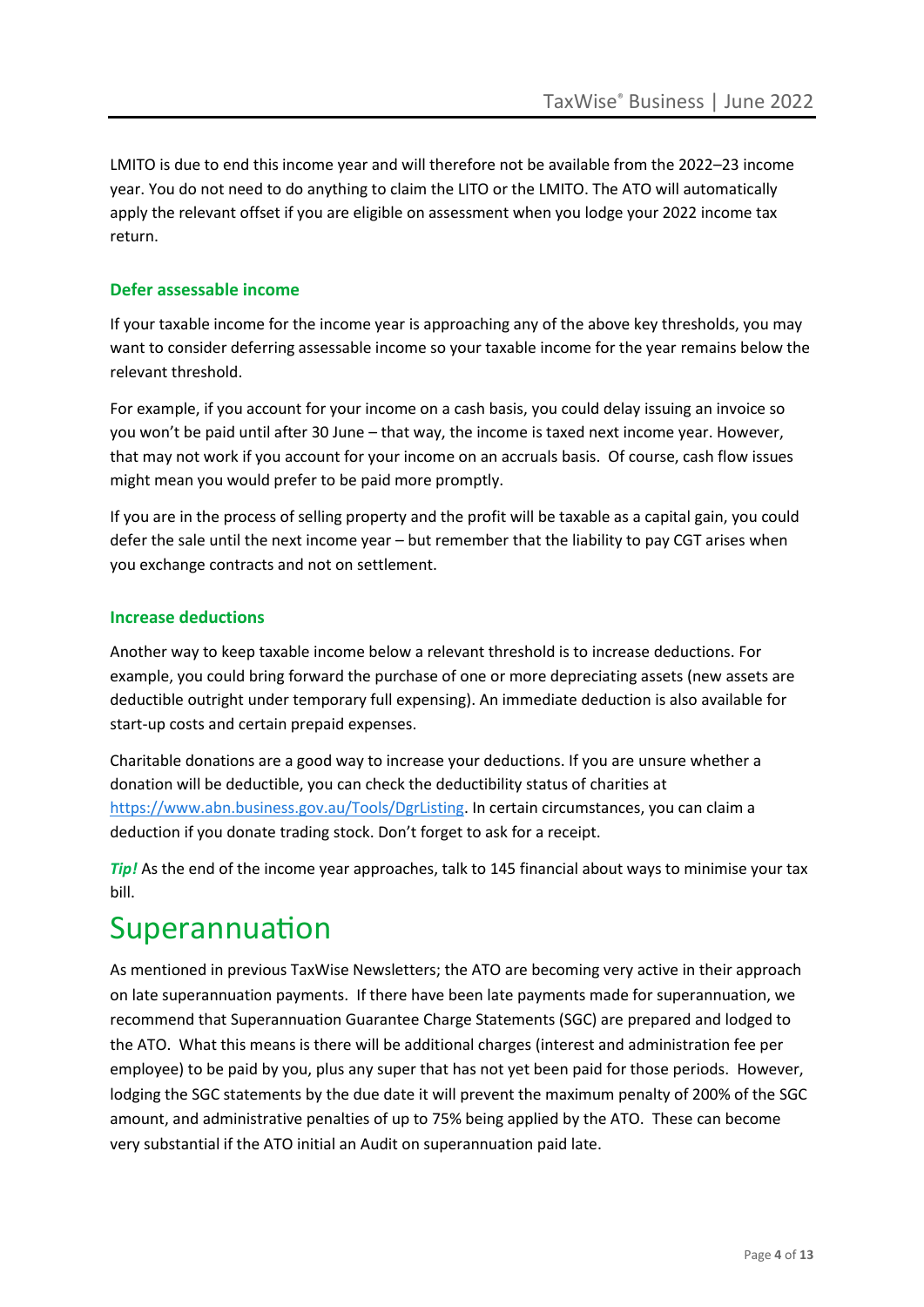

### What concerns the ATO?

### **eInvoicing**

The ATO is encouraging businesses to use eInvoicing. This is the new, standardised way to send and receive electronic invoices directly through your accounting software – eInvoices are sent directly between buyers' and suppliers' software through a secure network.

Once the sender creates the invoice in their software, this information is sent directly and securely to the receiver's software, ready to be approved and paid.

The ATO states that eInvoicing saves time, money and gives you better control of your invoicing by:

- **EXEDENT FEE** reducing repetitive manual entry of invoices, as eInvoices automatically appear in your software;
- **EXP** removing the need to chase lost or incorrectly addressed invoices, as eInvoices are delivered using your trading partner's ABN, with key invoice details validated before they are sent
- eliminating costly and time-consuming errors in invoices that often happen with manual entry;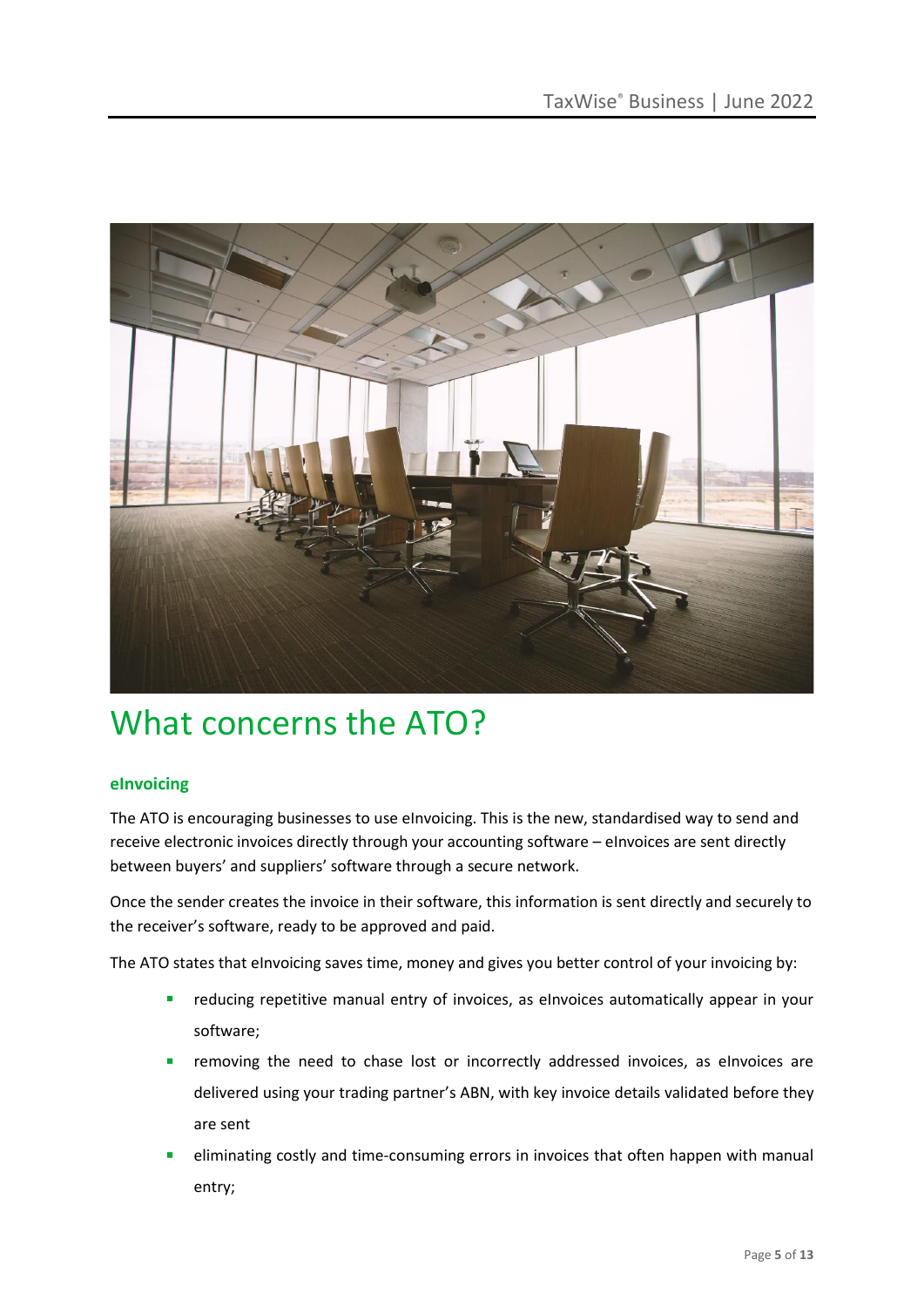- providing greater visibility of the delivery status of your invoices, with real-time information available directly in your accounting software;
- reducing the risk of fake, unsolicited or compromised invoices and other false billing scams, including business impersonation scams; and
- **E** allowing you to trade seamlessly with eInvoicing-enabled businesses in Australia and around the world.

**Tip!** Talk to your accounting software provider today to see how you can get started with eInvoicing.

### **Is cash flow an ongoing issue?**

The ATO's Cash Flow Coaching Kit is a resource to help you better manage your cash flow. It offers practical, step-by-step information and short activities, including case studies.

You'll learn effective cash flow management practices and find the right information to improve your business and financial knowledge, make critical decisions and plan ahead to stay viable. These skills help you meet your financial commitments, including tax and super obligations. The kit is useful for all business types at any stage of the business lifecycle. It helps you assess your cash flow health by addressing four key questions:

- Am I trading profitably?
- Have I put enough aside to meet my regular financial commitments?
- **Does my business have enough to spend on myself and pay others?**
- Is my business getting ahead or falling behind?

The ATO states that advisers tell them the kit helps their clients identify practical actions they can take to better manage their cash flow and meet their business goals.

*Tip!* Talk to 145 financial. We can use the kit to help you break down cash flow complexities and uplift your cash flow know-how.

### **If you don't pay your tax**

The ATO understands that taxpayers, in particular small business operators and sole traders, sometimes have cash flow issues meaning they can't pay their whole tax bill on time. If you are having a problem, the ATO encourages you to engage with them early so they can help you deal with your debt while it's still manageable.

If you don't pay the amounts you owe the ATO on time, they will charge interest on your unpaid amounts and use any future refunds or credits to repay the amounts you owe.

The ATO may take stronger action if you are unwilling to work with them to address your debt or repeatedly default on agreed payment plans.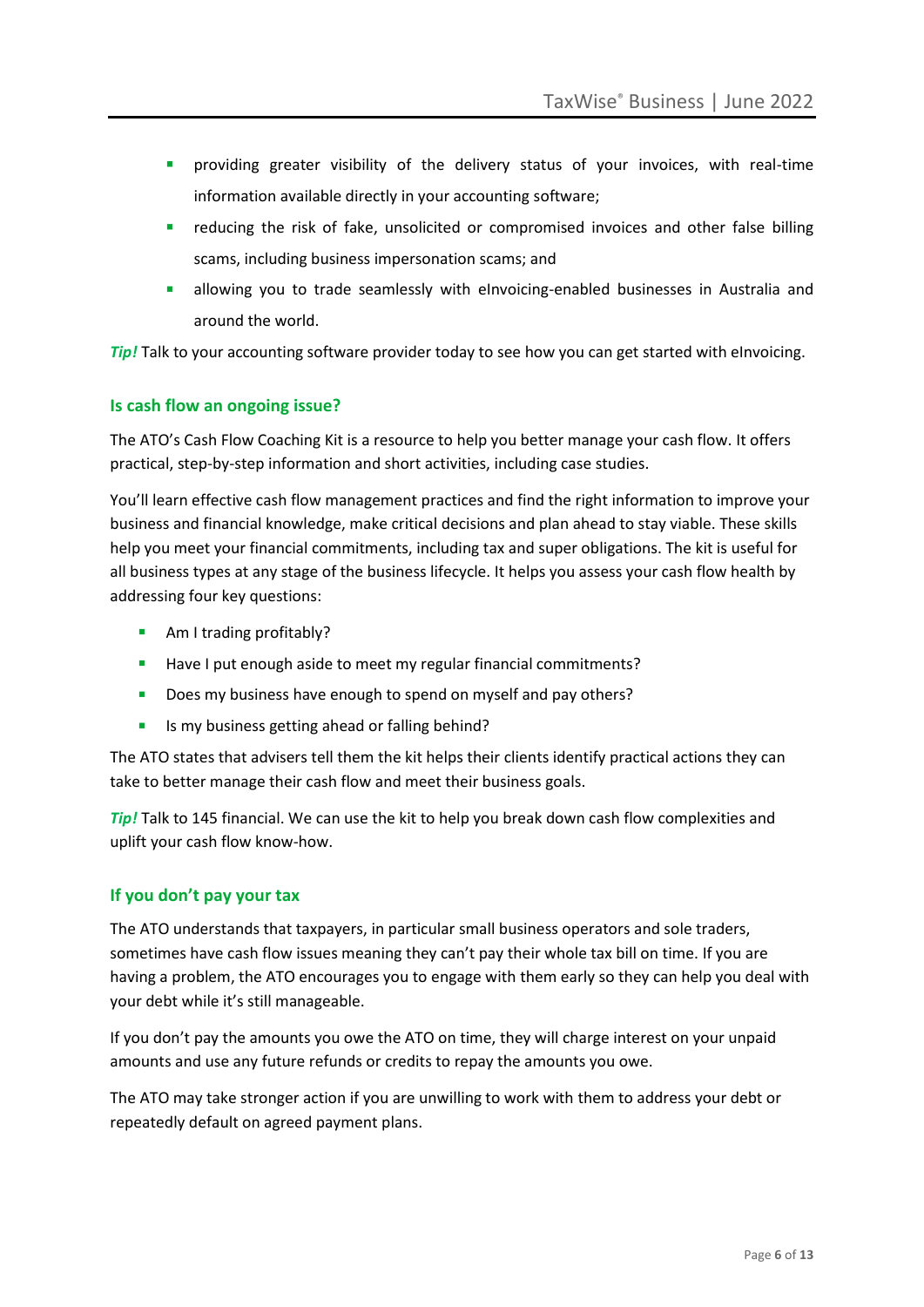### **Debts on hold**

An aged debt is an uneconomical non-pursued debt that the ATO has placed on hold (it does not show as an outstanding balance on your ATO account) and has not undertaken any recent action to collect.

If you have an aged debt, you may receive a letter from the ATO reminding you of the debt.

From June 2022, the ATO will recommence offsetting any tax refunds or credits to pay off any debts on hold. In some cases, the ATO may use credits from other government agencies to pay off the aged debt.

### **Director penalties**

The ATO has published on its website detailed information about the responsibilities of a company director for ensuring that the company's tax and superannuation guarantee (**SG**) obligations are reported and paid on time.

If you are a current or former company director, the ATO can recover from your unpaid amounts of:

- Pay as you go withholding (**PAYGW**);
- GST; and
- SG charge.

If these obligations are not met, you become personally liable for the unpaid amounts, unless you take steps to ensure the company meets its obligations, appoints an administrator or goes into liquidation (only within certain time limits).

Any amounts that you are personally liable for are called director penalties. The ATO can recover the penalty amounts from you after issuing a director penalty notice (**DPN**).

#### *Becoming a new company director*

Before you become a company director, check if the company has any unpaid or unreported PAYGW, GST and SG charge liabilities. Once you are appointed as a company director, you are responsible for ensuring the company meets its PAYGW, net GST and SG charge obligations in full by the due date.

#### *You are no longer a director*

If you resign as a director of the company, you remain liable for director penalties for liabilities of the company that were due before the date of your resignation. In certain circumstances, you may also be liable for liabilities that fall due after your resignation.

### *Director penalty notices*

Before recovering your company's unpaid amounts, the ATO must give you a DPN. The notice outlines the unpaid amounts and remission options available to you.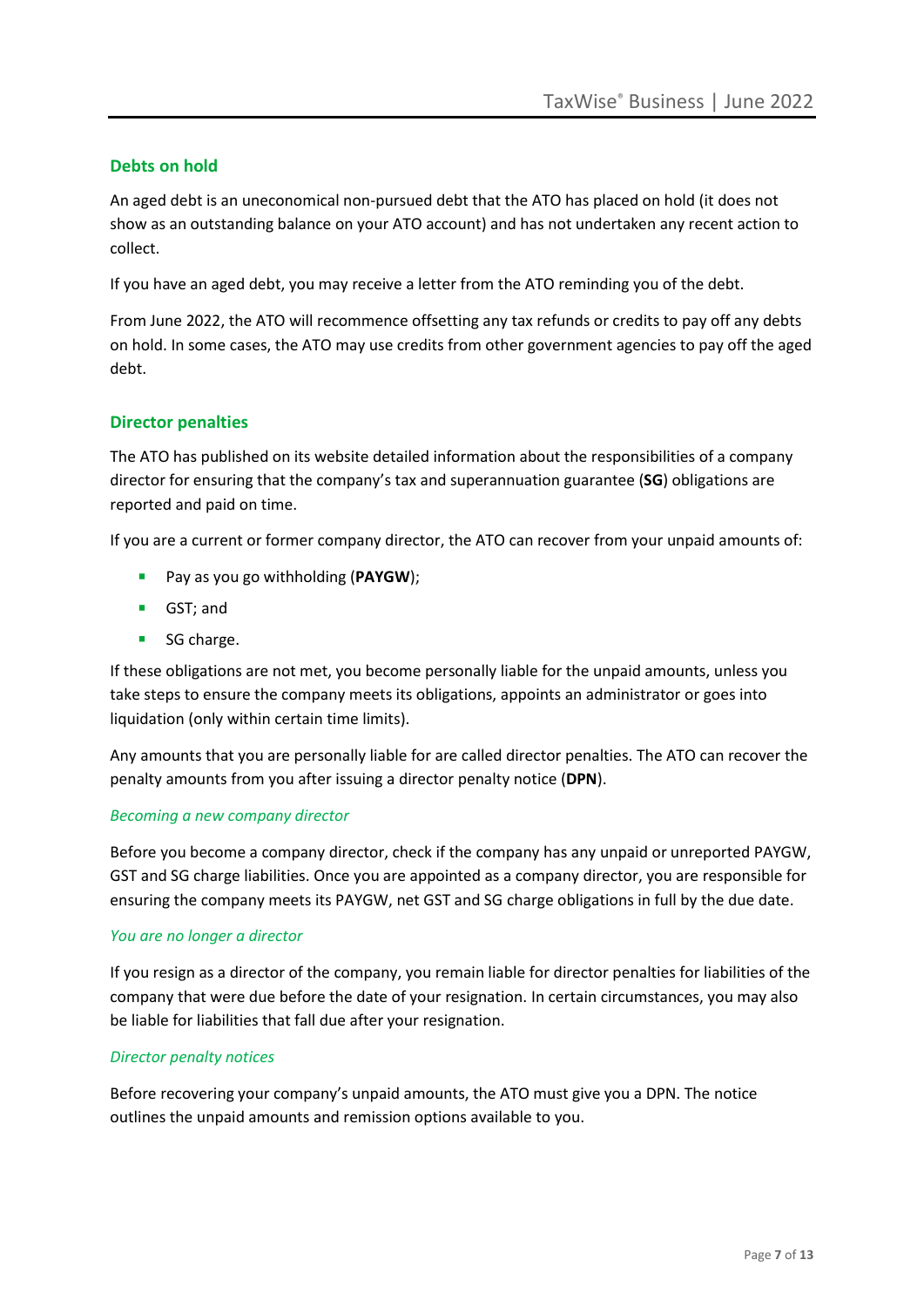The ATO can recover the amounts of the director penalty by:

- **■** issuing garnishee notices;
- **•** offsetting any of your tax credits against the director penalty:
- **E** initiating legal recovery proceedings against you to recover the director penalty.

### *Director penalties are a parallel liability*

Once DPNs have been issued, the ATO may commence or recommence recovery action from each director personally, because these penalties are a parallel liability.

To recover the debt, the Commissioner can pursue either the company or the directors.

This means that any payment or credit applied to the company's account, or to a director's account, to reduce the penalty will reduce the director penalty amount for the other directors and the company's corresponding liability for the same reporting period.

*Tip!* Talk to 145 financial if you are a company director and the company owes PAYGW amounts, GST or SG charge.

### FBT issues

### *Lodge and pay*

The ATO has reminded employers that have provided their employees with fringe benefits to consider their fringe benefits tax (**FBT**) obligations – including registering, reporting, lodging and paying FBT. The ATO expects many employers to have an FBT obligation for the first time due to benefits provided during COVID-19.

A fringe benefit is a 'payment' to an employee, but in a different form to salary or wages. Typical fringe benefits include allowing an employee to use a work car for private purposes, paying an employee's gym memberships or providing tickets to concerts or events.

ATO Assistant Commissioner, Michelle Allen, said: 'We have seen more employers providing fringe benefits to their employees because of COVID-19. This includes, paying for items that allow their employees to work from home and providing non-cash benefits as an incentive or reward for employees to get their COVID-19 vaccination. We've even heard of an employer providing their employees with pets to keep them company while they work at home!'

FBT returns for the 2021–22 FBT year were due by 21 May 2022 – that is also the payment date. However, if your business uses a registered tax agent to prepare and lodge its FBT return, the business may have additional time to lodge and pay.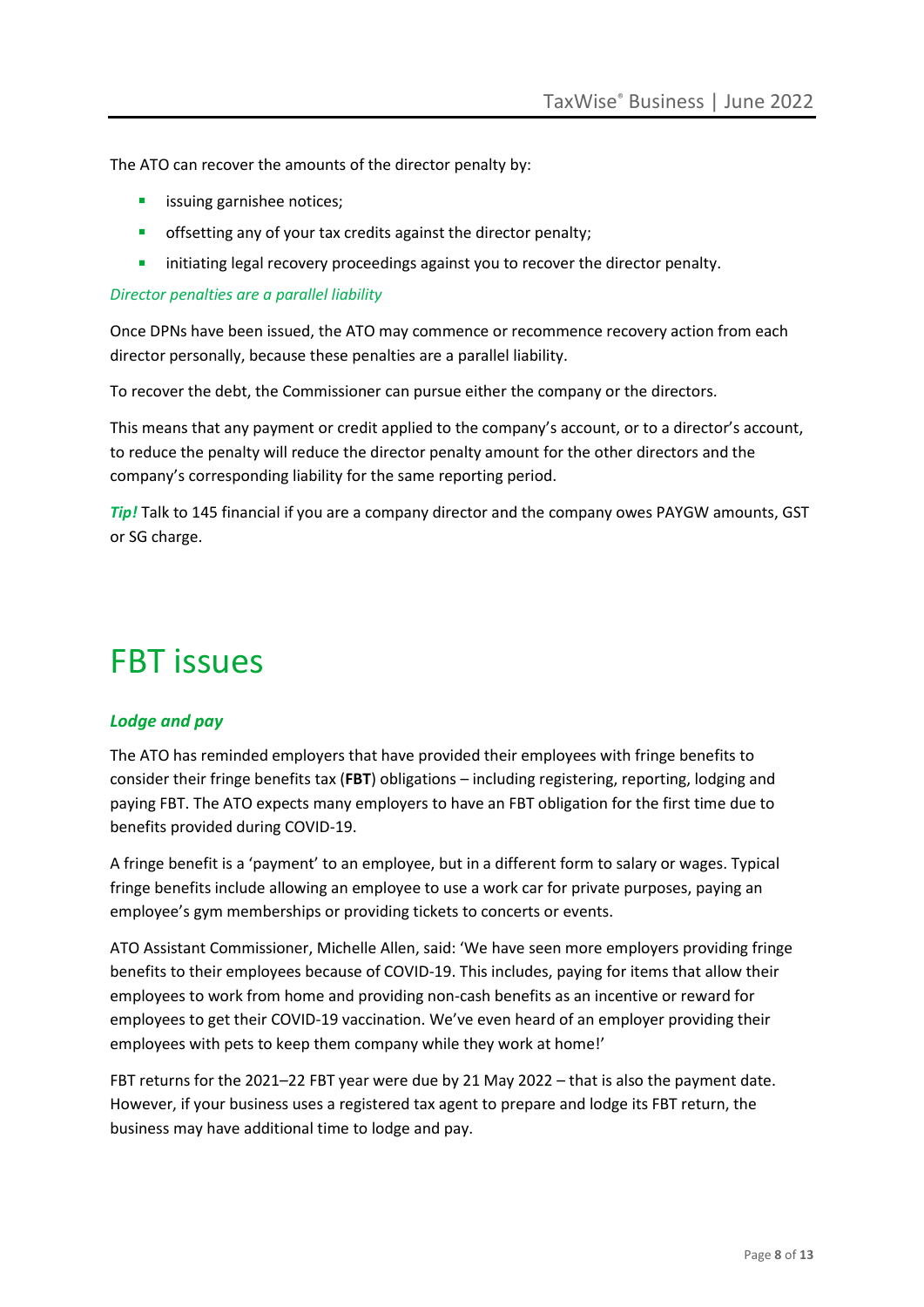### **FBT rates and thresholds**

A new FBT year (2022–23) started on 1 April 2022. Relevant amounts and thresholds for the 2022–23 FBT year include:

- *record-keeping exemption threshold* \$9,181 (\$8,923 for 2021–22);
- *statutory or benchmark interest rate* 4.52% (same as for 2021–22);
- *car parking threshold* \$9.72 (\$9.25 for 2021–22).

The *cents per kilometre rates* (for motor vehicles other than cars) for the 2022–23 FBT year are:

| $\blacksquare$ 0-2500 $\rm cc$ | Over 2500cc | Motor cycles |
|--------------------------------|-------------|--------------|
| 58 cents                       | 69 cents    | 17 cents     |

For 2021–22, the 0–2500cc and over 2500cc rates were 56 cents and 67 cents per kilometre respectively; the motor cycle rate was 17 cents per kilometre.

### *Living away from home – in Australia*

The *weekly food and drink expenses* for the 2022–23 FBT year that the ATO accepts as reasonable for a living-away-from-home allowance (**LAFHA**) paid to employees living away from home within Australia are:

| $1$ adult $1$                      | \$289 |
|------------------------------------|-------|
| 2 adults                           | \$434 |
| 3 adults                           | \$579 |
| 1 adult and 1 child                | \$362 |
| 2 adults and 1 child               | \$507 |
| 2 adults and 2 children            | \$580 |
| 2 adults and 3 children            | \$653 |
| 3 adults and 1 child               | \$652 |
| 3 adults and 2 children            | \$725 |
| 4 adults                           | \$724 |
| Each additional adult <sup>3</sup> | \$145 |
| Each additional child              | \$73  |

 $1$  A person is considered to be an adult for LAFHA purposes if they were 12 years or older before the beginning of the FBT year.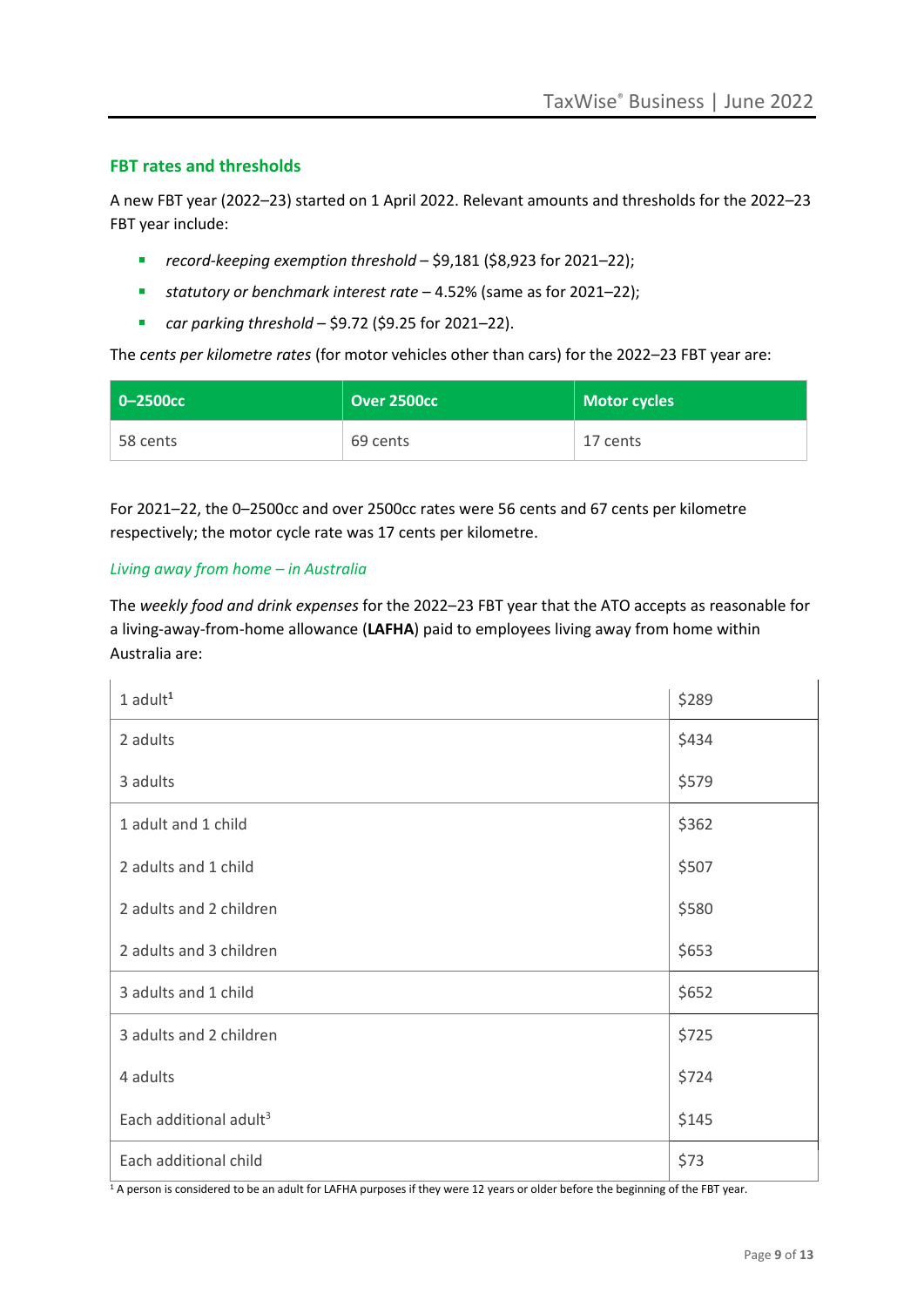### Scams and crimes

### **ATO urges vigilance following new scams approach**

The ATO is urging taxpayers to be vigilant following an increase in reports of fake websites offering to provide tax file numbers (**TFN**) and Australian business numbers (**ABN**) for a fee but failing to provide the service.

The fake TFN and ABN services are often advertised on social media platforms like Facebook, Twitter, and Instagram.

The advertisements offer to obtain a TFN or ABN for a fee. Instead of delivering this service, the scammer uses these fraudulent websites to steal both money and personal information.

In 2021, more than 50,000 people reported ATO impersonation scams with victims losing a total of more than \$800,000.

### **Tips to protect yourself from scammers**

The ATO proposes a number of tips to protect yourself from scammers.

**Know your tax affairs** – You will be notified about your tax debt before it is due. Check if you have a legitimate debt owed by logging into your myGov account via an independent search or by calling 145 financial.

**Guard your personal and financial information** – Be careful when clicking on links, downloading files or opening attachments in emails and SMS text messages. Only give your personal information to people you trust and don't share it on social media.

**If you are unsure, don't engage** – If a call, SMS or email leaves you wondering if it is genuine, don't reply. Instead, you should phone the ATO's dedicated scam line **1800 008 540** to check if it is legitimate. You can also verify or report a scam online at [ato.gov.au/scams.](http://www.ato.gov.au/scams) You can also visit [ScamWatch](https://www.scamwatch.gov.au/) to get information about scams (not just tax scams).

**Know legitimate ways to make payments** – Scammers may use threatening tactics to trick their victims into paying fake debts via unusual methods. For example, they might demand pre-paid gift cards or transfers to non-ATO bank accounts. To check that a payment method is legitimate, visit [ato.gov.au/howtopay.](http://www.ato.gov.au/howtopay)

**Talk to your family and friends about scams** – If you or someone you know has fallen victim to a tax related scam, call the ATO as soon as you can.

### **ATO warning against GST fraud**

The ATO has identified, and is taking strong action, to respond to significant fraud involving participants inventing fake businesses to claim false refunds.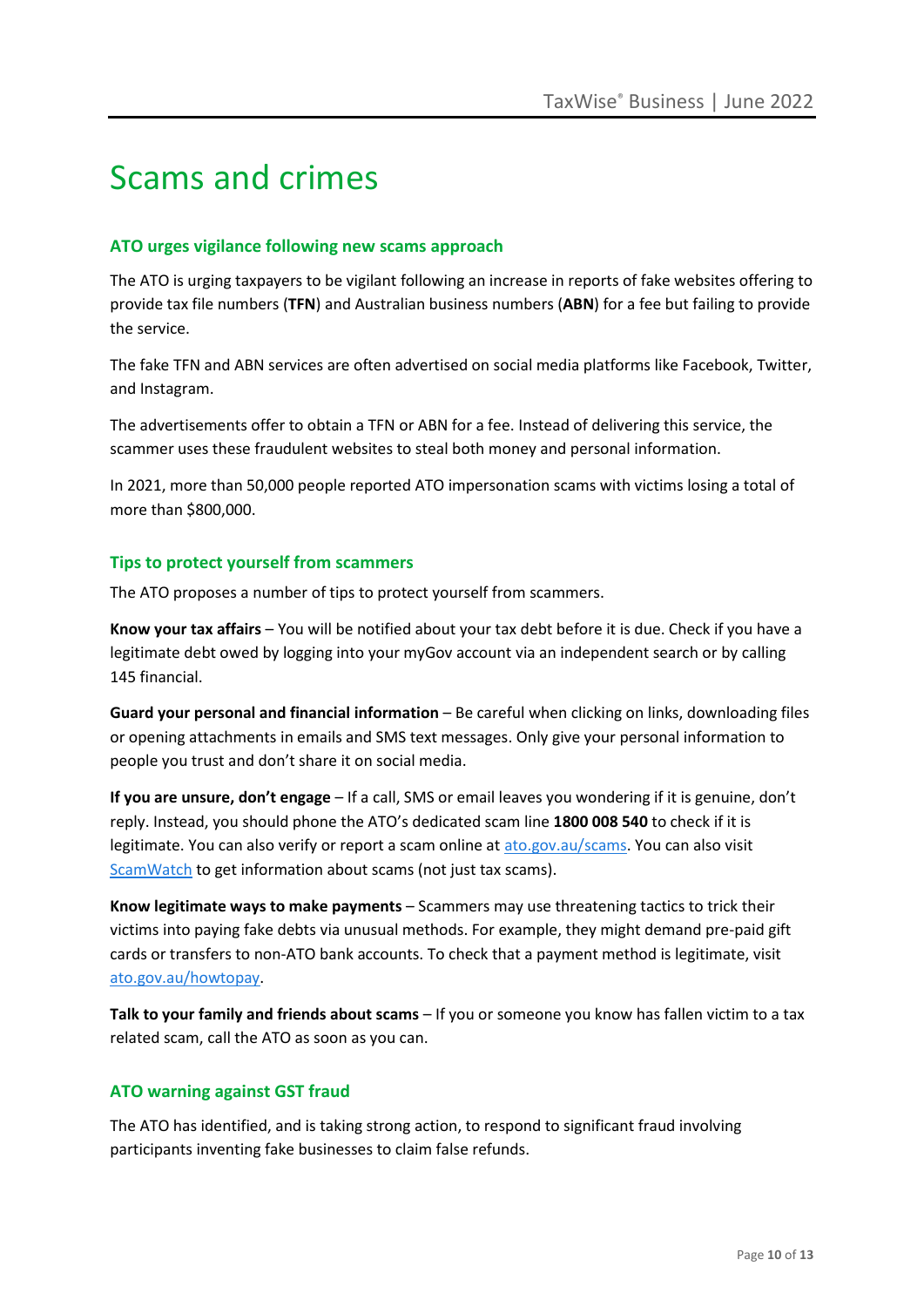The ATO is warning the community not to engage with this fraud and for participants to come forward before they take tougher action.

Sophisticated risk models deployed by the ATO, coupled with intelligence received from banks including through the AUSTRAC-led Fintel Alliance and the Reserve Bank of Australia, identified a recent spike in suspicious refunds.

The ATO, through Operation Protego, is investigating around \$850 million in potentially fraudulent payments made to around 40,000 individuals, with the average amount fraudulently claimed being \$20,000. The ATO is working with financial institutions who have frozen suspected fraudulent amounts in bank accounts.

The fraud involves offenders inventing fake businesses and ABN applications, many in their own names, then submitting fictitious Business Activity Statements in an attempt to gain a false GST refund.

The ATO is working closely with law enforcement agencies to prioritise criminal action against those who have established and induced participation in fraudulent activity.

### **Tax crime prosecution case studies**

The ATO has published details of a few successful prosecutions for fraud.

### *False claims land swimming teacher in hot water*

A former swimming teacher has been sentenced to 3 years' jail for obtaining and attempting to obtain more than \$250,000 in fraudulent GST refunds.

Ms C lodged several original and amended business activity statements for her swim school business. In each case, she knowingly overstated the purchase amounts to obtain a financial advantage. In total, \$97,114 worth of fraudulent GST refunds were paid into her back account. She also tried to obtain an extra \$181,947 but the ATO stopped these refunds.

Ms C will be released from jail after 15 months, on entering into a \$1,000 recognisance on the requirement that she be of good behaviour for 2 years. She was also ordered to repay the full \$97,114.

### *Doctor prescribed jail time for failure to comply*

A doctor from Western Australia has been sentenced to 7 months' jail following a long history of non-compliance.

In February 2020, Dr R was convicted and fined \$50,000 for failing to lodge 5 tax returns and 13 business activity statements (BASs). As part of his sentence, he was ordered to submit the outstanding lodgments within 2 months.

When they were not received, he was prosecuted again. This time, he was charged with 18 counts of failing to comply with court orders under the *Tax Administration Act 1953*.

In April 2022, while sentencing Dr R, the Magistrate stressed that tax obligations are not optional, and that non-compliance places a burden on the rest of the community.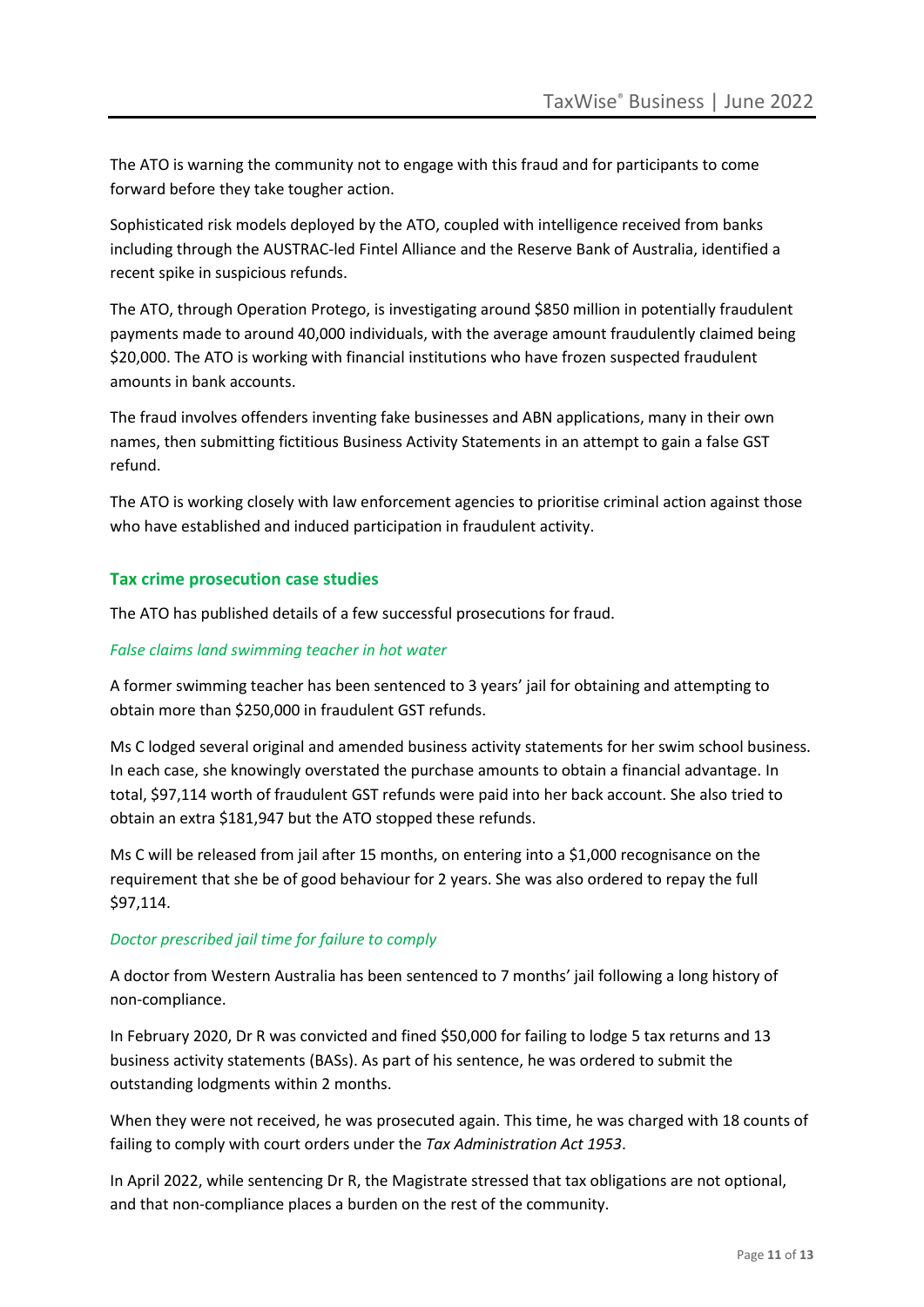Dr R will be released from jail after 2 months, upon entering into a \$10,000 recognisance to be of good behaviour for the remainder of his sentence. As part of the good behaviour bond, he will need to lodge each of the outstanding tax returns and BASs by 30 September 2022.

The ATO said that the decision to prosecute is not one they make lightly. Before initiating prosecution action, they make multiple attempts to contact taxpayers to provide and help support.

If you're falling behind on your obligations or have made an honest mistake, the ATO will work with you to find a solution. But in instances like this, where people have consistently evaded their obligations and refused to comply, the consequences will catch up with them.

### *Bank manager sentenced to 3 years' jail*

A former tax accountant and bank manager has been sentenced to 3 years' jail for attempting to obtain a financial advantage of more than \$390,000.

Mr S was the owner, director and authorised tax representative of a bank franchisee. Over a period of 2 years, he failed to lodge business activity statements (BASs). An audit resulted in him owing nearly \$200,000 in taxes and penalties.

When this debt wasn't paid, the ATO applied to have the company wound up. In the meantime, Mr S lodged 66 false BAS revisions where he deliberately reduced the PAYG withholding to nil. Not only did this eliminate the debt, but it also created a credit of \$144,538.

Mr S requested a refund of the credit amount. But the ATO's investigations found the revisions to be entirely fraudulent, so the refund was never released.

### *Fraudster tracked down*

A NSW man who obtained more than \$171,000 in fraudulent GST refunds has been sentenced to 2 years' and 8 months' jail.

Between December 2011 and April 2015, Mr C said he was providing handyman, carpentry and computer repair services. He reported that the business had made more than \$3.3 million in sales during this period, claiming corresponding acquisitions and input tax credits.

However, when the ATO commenced an audit, it became clear that the claims were false. He didn't hold a licence to perform carpentry or building work in NSW during the offending period. His bank statements didn't contain any activity that would suggest he was carrying on an enterprise.

Mr C was originally due to face court in 2019, but he failed to appear. He evaded authorities until December 2020 when he was located and arrested by police.

### *GST fraudster jailed*

A man who pretended to be running a business to get his hands on fraudulent GST refunds has been sentenced to 3 years' jail.

Between October 2014 and January 2018, Mr P lodged 14 quarterly business activity statements (BASs) in relation to his sole trader real estate business. He claimed the business had made more than \$300,000 in sales and claimed \$256,955 in GST credits. But according to bank records, he didn't